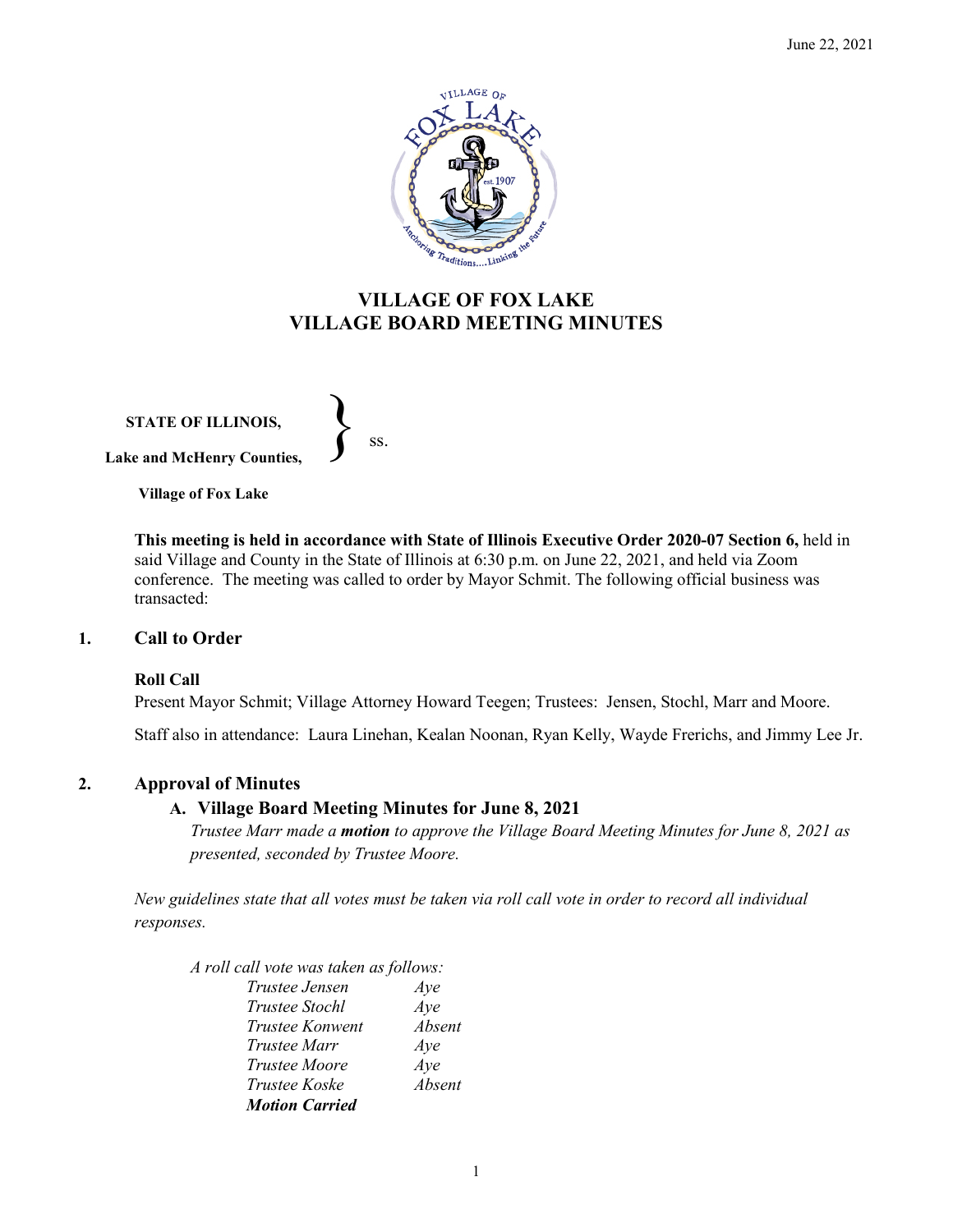# **3. Approval of the Warrant**

*Trustee Marr made a motion to approve the Expenditures/Warrants/Transfers for June 22, 2021 in the amount of \$1,536,818.46, Seconded by Trustee Moore.*

> *A roll call vote was taken as follows: Trustee Jensen Aye Trustee Stochl Aye Trustee Konwent Absent Trustee Marr Aye Trustee Moore Aye Trustee Koske Absent Motion Carried*

# **4. Special Business (Appointments, Swearing In Ceremonies, Proclamations)**

# **A. Parade Marshall – Judy Martini**

*Mayor Schmit announced Judy Martini as the Grand Marshall for Celebrate Fox Lake. Judy thanked the Board, as well as all the Covid vaccination volunteers over the past few months.* 

### **5. Village President's Report**

*Mayor said the Governor's State of Emergency will expire at the end of the month. He wants to keep Zoom meetings available for Board Meetings. Currently, any Board member can attend via Zoom, but once the State of Emergency expires, Board members can only attend via Zoom in cases of work or illness. The church on State Park Road doesn't feel they were justly compensated for the work done on the property related to the Interconnect Project. Mayor will talk with them on Saturday.* 

# **6. Village Administrator's Report**

*There is none.*

**7. Village Attorney Report** *There is none.*

# **8. Village Treasurer's Report**

#### **A. March 2021 Treasurer's Report**

*Wayde said he projects a \$1.2M surplus. The numbers as of March are falling in line. The revised budget is \$62K higher than this time last year. Expenses are \$1.5M below what was budgeted, due to the uncertainty of Covid. The Northwest Region's revenue is \$127K higher. IEPA loans are lower, as well as water (waiving of late fees).*

# **9. Preliminary Audience Comments (on Agenda Items Only)**

*There are none.* 

# **10. Motion to Recess to Committee of the Whole Meeting**

*Trustee Marr made a motion to recess to the Committee of the Whole, seconded by Trustee Jensen.* 

*A roll call vote was taken as follows: Trustee Jensen Aye Trustee Stochl Aye*

| Trusiee Stocht       | Aye    |
|----------------------|--------|
| Trustee Konwent      | Absent |
| Trustee Marr         | Aye    |
| <i>Trustee Moore</i> | Aye    |
|                      |        |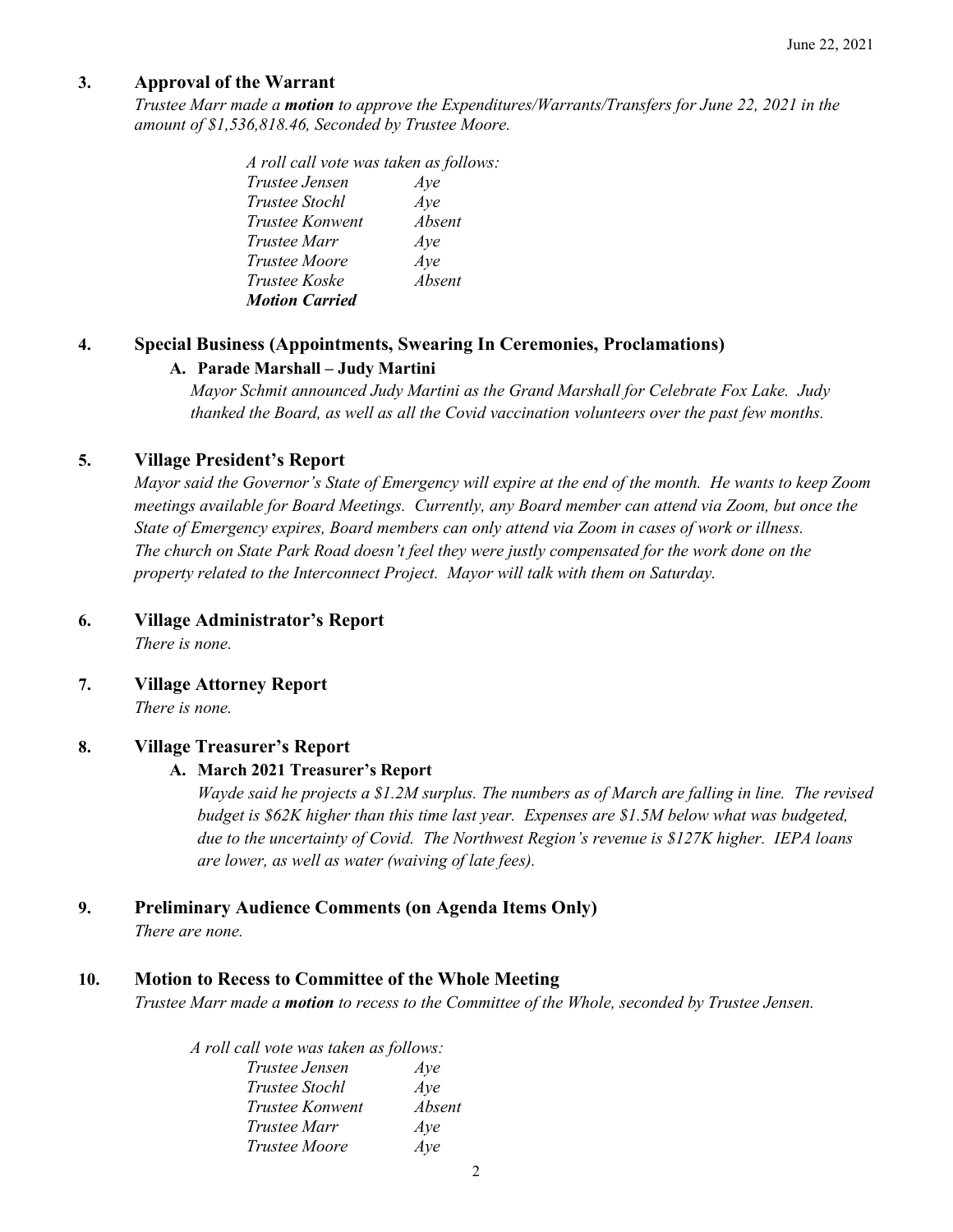*Trustee Koske Absent Motion Carried*

#### **A. Strategic Planning Team Reports**

### **11. New Business (the information below taken from Agenda)**

**A. Resolution 2021-R-25: A Resolution Rejecting all Bids Received for the Phase I Private Service Connections Project**

*This is for the easement agreement on the Bauske property relating to Phase 1 of the Interconnect Project. The two bids were \$247K and \$310K. Both were higher than anticipated. Mayor said he has formulated a plan with the family. They will seek bids and see how that turns out. Mayor plans to have answers in a few weeks.* 

**B. Resolution 2021-R-38: A Resolution Authorizing the Mayor and Village Clerk of the Village of Fox Lake to Sign and Thereby Accept the Intergovernmental Agreement with the Village of Volo for LED Street Signs**

*Fox Lake will be paying for half the sign project. The amount will be \$13,474. This was approved over a year ago. The Fox Lake logo will be on one side and Volo's on the other. Volo submitted plans to IDOT. The signs will be located at Route 12 and Hartigan road.* 

**C. Resolution 2021-R-39: A Resolution Authorizing the Mayor of the Village of Fox Lake to Accept the Quotes Through the Suburban Purchasing Cooperative for the Purchase of Four New Fleet Trucks and Approving the Purchase of Separate Accessories for Said Trucks**

*Many trucks were due to be replaced last year that were not. They now need to get replaced. The Street Department will get two Ford F350s, costing \$91,588. The Motor Pool will get a Ford F250, costing \$32,184. Sewer & Water will get a Ford F450, costing \$106,572. These are all budgeted items. The Village works with a suburban purchasing cooperative that does the bidding. Accessories for the vehicles are purchased thru quotes – Adams and Monroe. There will be a Motion this evening to waive the bid process on the accessory portion of the purchase.*

**D. Resolution 2021-R-40: A Resolution Authorizing the Mayor of the Village of Fox Lake to Accept the Quote from Creative Edge Visual Solutions Inc. for Retaining Wall Signage for Nippersink Blvd.**

*At a previous meeting, the Board chose lettering at \$15K.* 

**E. Resolution 2021-R-41: A Resolution Authorizing the Mayor of the Village of Fox Lake to Accept the Quotes Through the Sourcewell Joint Purchasing Program for the Purchase of a Stand-On Scag Mower and Asphalt Roller**

*The current Roller is 23 years old. The one will cost \$40,485. The Stand-On Mower will cost \$7,605. Both are budgeted items.* 

**F. Resolution 2021-R-42: A Resolution Authorizing the Mayor and Village Clerk of the Village of Fox Lake to Sign and Thereby Accept the Proposal from Visu-Sewer for the 2021 Sanitary Sewer Lining Project**

*VisuSewer was low bidder and they came in under budget. They have done work in village before. Once the lining is installed, it is like having a new sewer. This is part of the CMOM agreement, which determines which sewers need to be addressed each year. There is an approximately 50-year life on the liner.* 

**G. Resolution 2021-R-43: A Resolution Authorizing the Mayor of the Village of Fox Lake to Sign and Thereby Approve the Intergovernmental Agreement with IDOT for Shared Maintenance of Traffic Control Services**

*This is for the stop lights on Route 12 and Eagle Point, as well as Route 59 & Devlin. This is a 10-year agreement, and the Village will pay half.*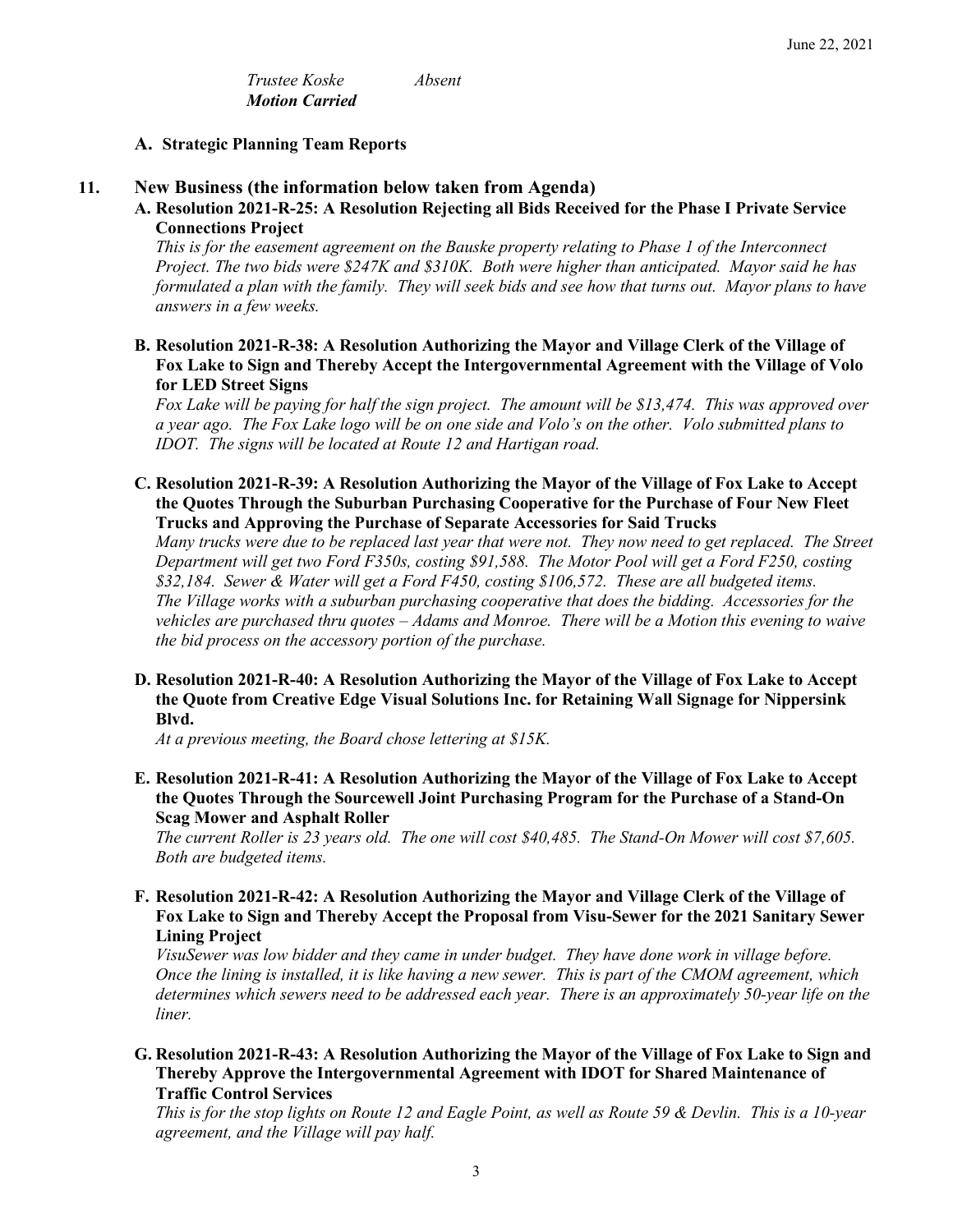**H. A Motion to Direct the Village Attorney to Prepare the Ordinance Granting Approval of the PZC recommendations regarding the Transfer of a Special Use Permit for an offsite parking lot located at 264 E Grand Avenue**

*A public hearing was held about additional parking at Pug Mahone's. They will construct 19 parking spaces along will lighting, landscaping and screening fences on the north and west property line. There will be two driveways off Tweed Rd. The Planning Board is recommending approval.* 

**I. A Motion to Direct the Village Attorney to Prepare the Ordinance Granting Approval of the PZC recommendations regarding 3 variations at 23 Rushmore**

*This is for front and side yard set-backs. There will be construction of a front porch and garage.* 

- **J. A Motion to Approve the Raffle License Application from the Fox Lake Volunteer Fire Department to Conduct a Raffle and Waive the Bond Requirement** *The raffle will be held on June 26th. This is to waive the bond.*
- **K. A Motion to Ratify a Payment of \$ 752,344.16 to Trine Construction for Phase II of the Interconnect Project**

*Approved at last board meeting. This will ratify payment.* 

#### **12. Old Business**

*There is none.*

**13. Motion to Adjourn from Committee of the Whole and Reconvene Village Board Meeting**

*Trustee Marr made a motion to adjourn from Committee of the Whole and reconvene Village Board Meeting, seconded by Trustee Jensen.* 

*A roll call vote was taken as follows:* 

| Trustee Jensen        | Aye    |
|-----------------------|--------|
| <i>Trustee Stochl</i> | Aye    |
| Trustee Konwent       | Absent |
| Trustee Marr          | Aye    |
| <i>Trustee Moore</i>  | Aye    |
| Trustee Koske         | Absent |
| <b>Motion Carried</b> |        |

# **14. Motion to Waive the Bid for the Purchase of the Separate Accessories for the Four New Fleet Trucks Purchase**

*Trustee Moore made a motion to Waive the Bid for the Purchase of Separate Accessories for the Four New Fleet Trucks, seconded by Trustee Marr.* 

*A roll call vote was taken as follows: Trustee Jensen Aye Trustee Stochl Aye Trustee Konwent Absent Trustee Marr Aye Trustee Moore Aye Trustee Koske Absent Motion Carried*

**15. Items to be Removed from Consent Agenda**  *There are none.*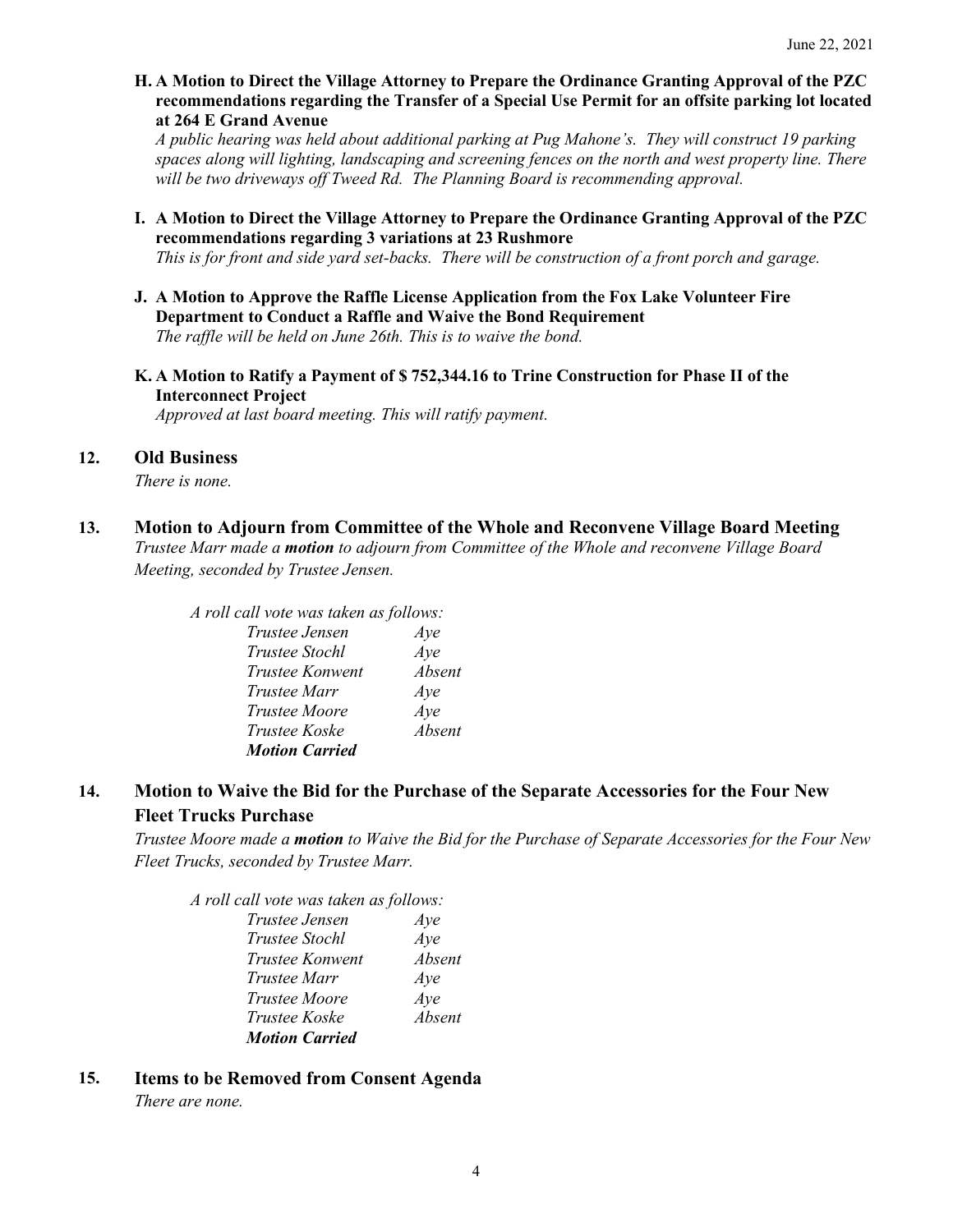# **16. Consent Agenda**

All items listed on the Consent Agenda are considered to be routine by the Village Board and will be enacted by one motion. There will be no separate discussion of these items unless a Trustee so requests, in which event the item will be removed from the general order of business and considered under the Approval of Exceptions.

# **A. Resolutions**

- 1. Resolution 2021-R-25: A Resolution Rejecting all Bids Received for the Phase I Private Service Connections Project
- 2. Resolution 2021-R-38: A Resolution Authorizing the Mayor and Village Clerk of the Village of Fox Lake to Sign and Thereby Accept the Intergovernmental Agreement with the Village of Volo for LED Street Signs
- 3. Resolution 2021-R-39: A Resolution Authorizing the Mayor of the Village of Fox Lake to Accept the Quotes Through the Suburban Purchasing Cooperative for the Purchase of Four New Fleet Trucks and Approving the Purchase of Separate Accessories for Said Trucks
- 4. Resolution 2021-R-40: A Resolution Authorizing the Mayor of the Village of Fox Lake to Accept the Quote from Creative Edge Visual Solutions Inc. for Retaining Wall Signage for Nippersink Blvd.
- 5. Resolution 2021-R-41: A Resolution Authorizing the Mayor of the Village of Fox Lake to Accept the Quotes Through the Sourcewell Joint Purchasing Program for the Purchase of a Stand-On Scag Mower and Asphalt Roller
- 6. Resolution 2021-R-42: A Resolution Authorizing the Mayor and Village Clerk of the Village of Fox Lake to Sign and Thereby Accept the Proposal from Visu-Sewer for the 2021 Sanitary Sewer Lining Project
- 7. Resolution 2021-R-43: A Resolution Authorizing the Mayor of the Village of Fox Lake to Sign and Thereby Approve the Intergovernmental Agreement with IDOT for Shared Maintenance of Traffic Control Services

# **B. Ordinances**

*There are none.*

# **C. Motions**

- 1. A Motion to Direct the Village Attorney to Prepare the Ordinance Granting Approval of the PZC recommendations regarding the Transfer of a Special Use Permit for an offsite parking lot located at 264 E Grand Avenue
- 2. A Motion to Direct the Village Attorney to Prepare the Ordinance Granting Approval of the PZC recommendations regarding 3 variations at 23 Rushmore
- 3. A Motion to Approve the Raffle License Application from the Fox Lake Volunteer Fire Department to Conduct a Raffle and Waive the Bond Requirement
- 4. A Motion to Ratify a Payment of \$ 752,344.16 to Trine Construction for Phase II of the Interconnect Project

*Trustee Jensen made a motion to move that items, Resolutions A 1-7 and Motions C 1-4, be established as the Consent Agenda for this meeting by unanimous vote, seconded by Trustee Moore.*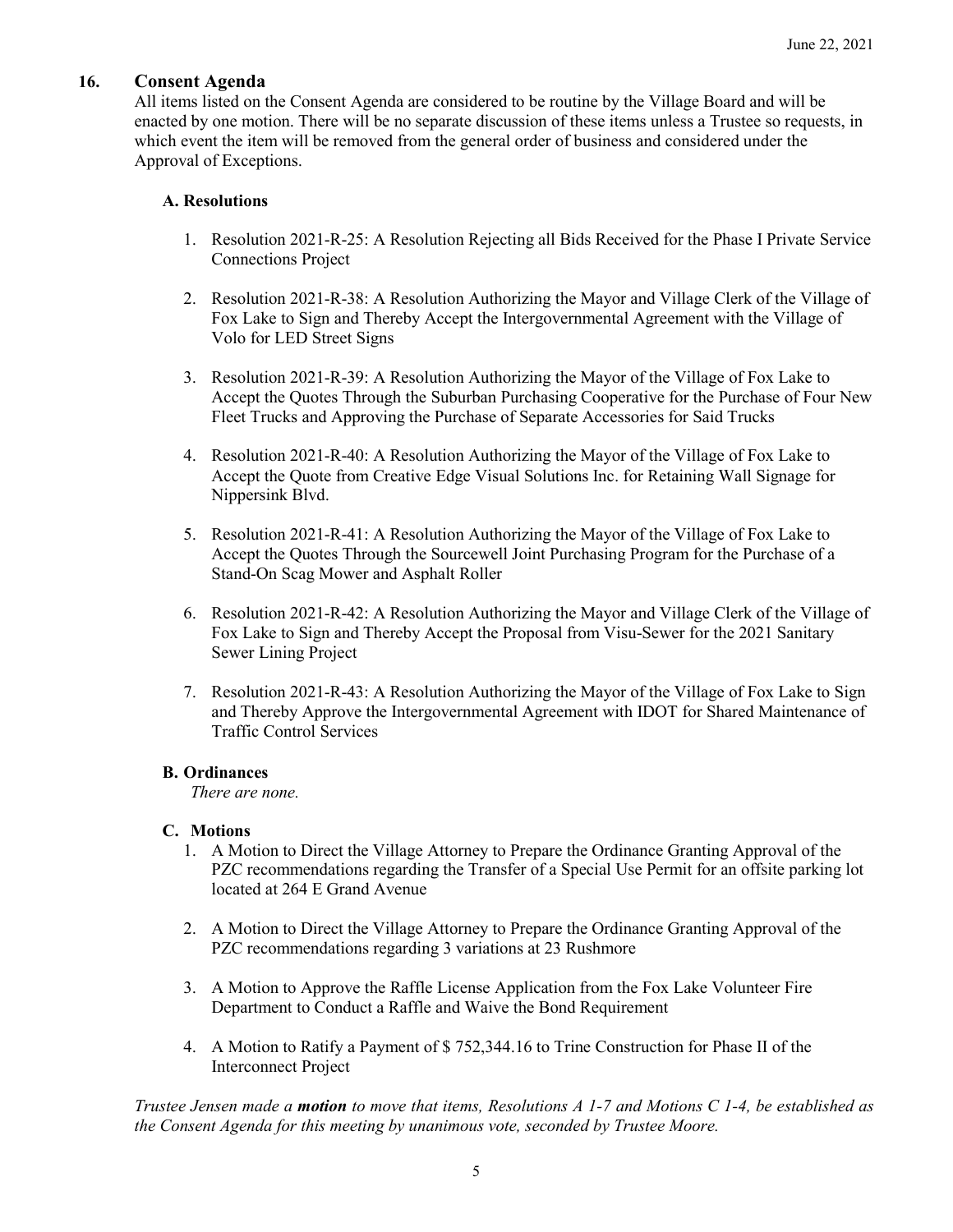*A roll call vote was taken as follows:* 

| <i>Trustee Jensen</i> | Aye           |
|-----------------------|---------------|
| <i>Trustee Stochl</i> | Aye           |
| Trustee Konwent       | <i>Absent</i> |
| Trustee Marr          | Aye           |
| <i>Trustee Moore</i>  | Aye           |
| <i>Trustee Koske</i>  | Absent        |
| <b>Motion Carried</b> |               |

*Trustee Moore made a motion that the consent agenda as established by the prior motion be passed, seconded by Trustee Jensen.*

*A roll call vote was taken as follows:* 

| Trustee Jensen         | Aye    |
|------------------------|--------|
| <i>Trustee Stochl</i>  | Aye    |
| <i>Trustee Konwent</i> | Absent |
| Trustee Marr           | Aye    |
| <i>Trustee Moore</i>   | Aye    |
| Trustee Koske          | Absent |
| <b>Motion Carried</b>  |        |

# **17. Approval of Exceptions**

*There are none.* 

# **18. For the Good of the Order**

*Trustee Marr said that there is a problem with loitering next to the Farmer's Market. These people may or may not need help but there are sleeping there all day and leaving beer cans around. He wanted to know if there was anything the Village can do, in a legal manner, to dissuade them from loitering. Chief Lee said that due to recent case law, there is nothing he can do. Officers have offered these people PADS assistance for housing, and talk to those loitering on a daily basis. Officers are present and offer assistance. Chief Lee said he is willing to research options to find a creative solution. Trustee Jensen suggested moving the garbage can, so they have no way to hid the beer cans.* 

*Trustee Moore said the new light poles in town, with signage and flowers, look wonderful. She also said Happy Pride Month to the LGBTQ community. Trustee Moore also suggested looking into a Vehicle Replacement Fund, instead of withdrawing the funds from the General Fund.* 

# **19. Audience Comments**

*There is none.*

# **20. Executive Session**

*Trustee Moore made a motion to retire into Executive Session at 7:26pm, for discussion on Personnel, to include Mayor Schmit, Howard Teegen and Laura Linehan, seconded by Trustee Marr.*

*A roll call vote was taken as follows:* 

| Trustee Jensen         | Aye    |
|------------------------|--------|
| Trustee Stochl         | Aye    |
| <b>Trustee Konwent</b> | Absent |
| <i>Trustee Marr</i>    | Aye    |
| <i>Trustee Moore</i>   | Aye    |
| Trustee Koske          | Absent |
| <b>Motion Carried</b>  |        |